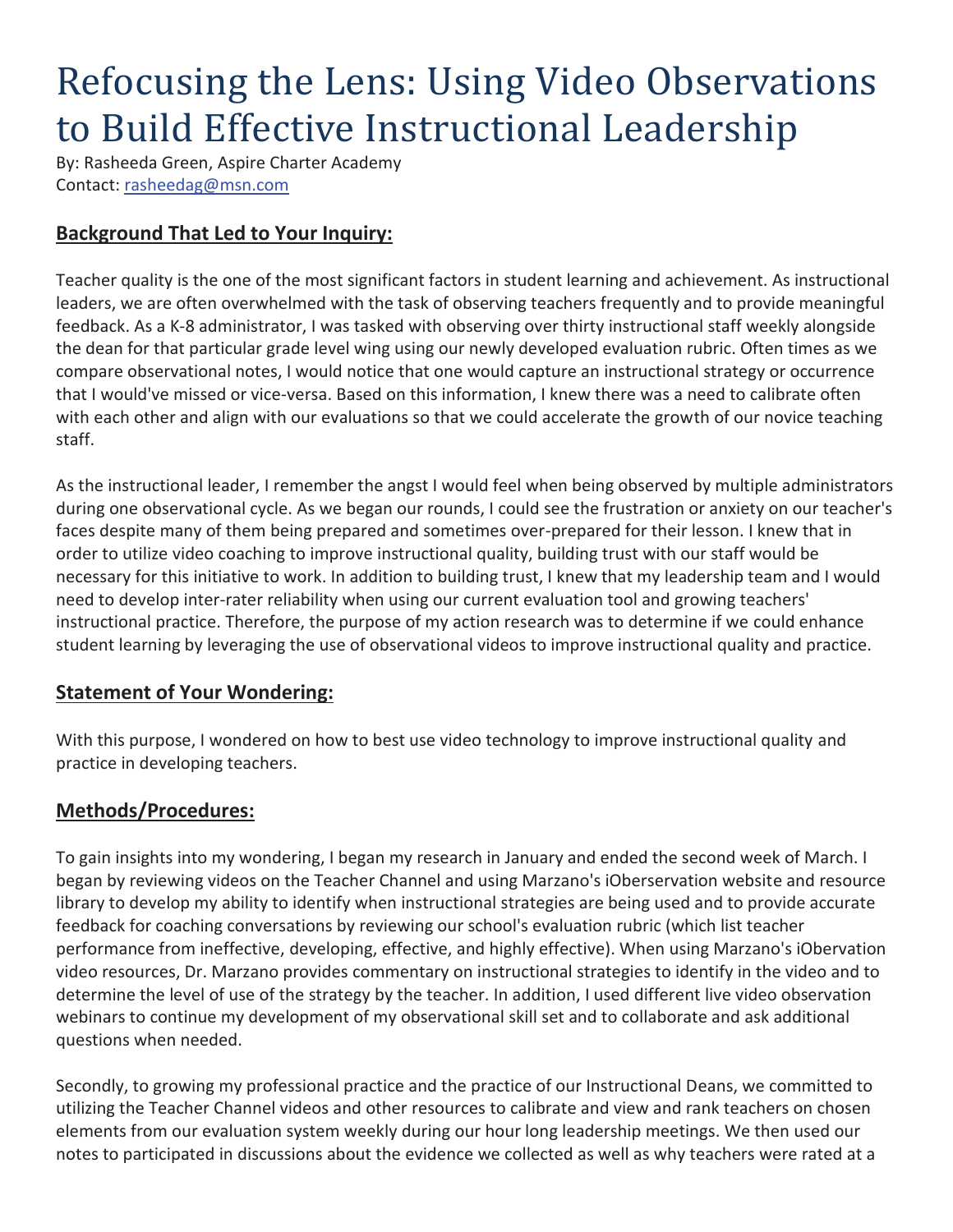certain level on the scale. As a practice for continued improvement, the Deans and I use non-video instructional rounds to grow and increase our inter-rater reliability.

As our leadership team began to grow and collaborate on evaluating teachers, we wanted to share this process with our teacher teams. Each Dean selected teacher volunteers that would be video taped for our professional development use. We were clear with our teacher teams that the videos would not be used for evaluative purposes but would only be used to gain inter-rater reliability and to develop instructional coaching feedback and strategies. As a team, we selected three videos to use and provide feedback to grow our teachers. After each session, I would journal my notes on our my observational feedback that was shared and the team's collaborative conversations.

### **Stating Your Learning and Supporting it with Data:**

As a result of analyzing my data two important things that I learned include:

1) building trust is imperative for any initiative to become effective and 2) using video technology to enhance coaching conversations and instructional quality takes time and should be focused on specific areas to aid in teacher growth.

I was able to establish trust within our leadership team by sharing and collaborating my thought process and feedback when using videos to evaluate teachers. This move from "something else on their plate" to an opportunity for us to grow and learn our new evaluation system to better support our teachers.This initiative allowed me to become focused on consistent, purposeful, and accurate feedback to grow our teachers and instructional leaders. As I became more proficient in my professional practice in providing accurate and concise feedback to our team by using the videos, we were able to calibrate and create coaching strategies for our teachers.

Here is an excerpt from one of my journal entries:

#### Journal Entry 2/3/17

"...Today I signed up for a webinar from the Marzano's resource center. I was a little apprehensive because it is a live video chat with 20 other administrators online. I noticed during this webinar I am more involved- -participating and asking questions to better understand how to share this with my leadership team."

#### Journal Entry 2/17/17

"... The team seems open to the process and I can see areas where I need to coach and develop them more using our evaluation tool. They appear to be honest but a little apprehensive with their coaching needs--but I am resigned to build better relationships with them to develop their leadership abilities. I am excited about our progress as a team and their willingness to learn this tool. During our review of today's video, we were able to systematically rate the teacher with similar scores using our rubric. We had a robust conversation regarding how the teacher exhibited "instructional rigor" in the video. Good discussion...I think we are slowly getting on the same page"

I used my reflections and journal entries during my action research cycle as a way to document my own learning and professional growth and to continue to support my leadership team in understanding our new evaluation tool to better to support teachers' growth and instructional practices.

### **Providing Concluding Thoughts:**